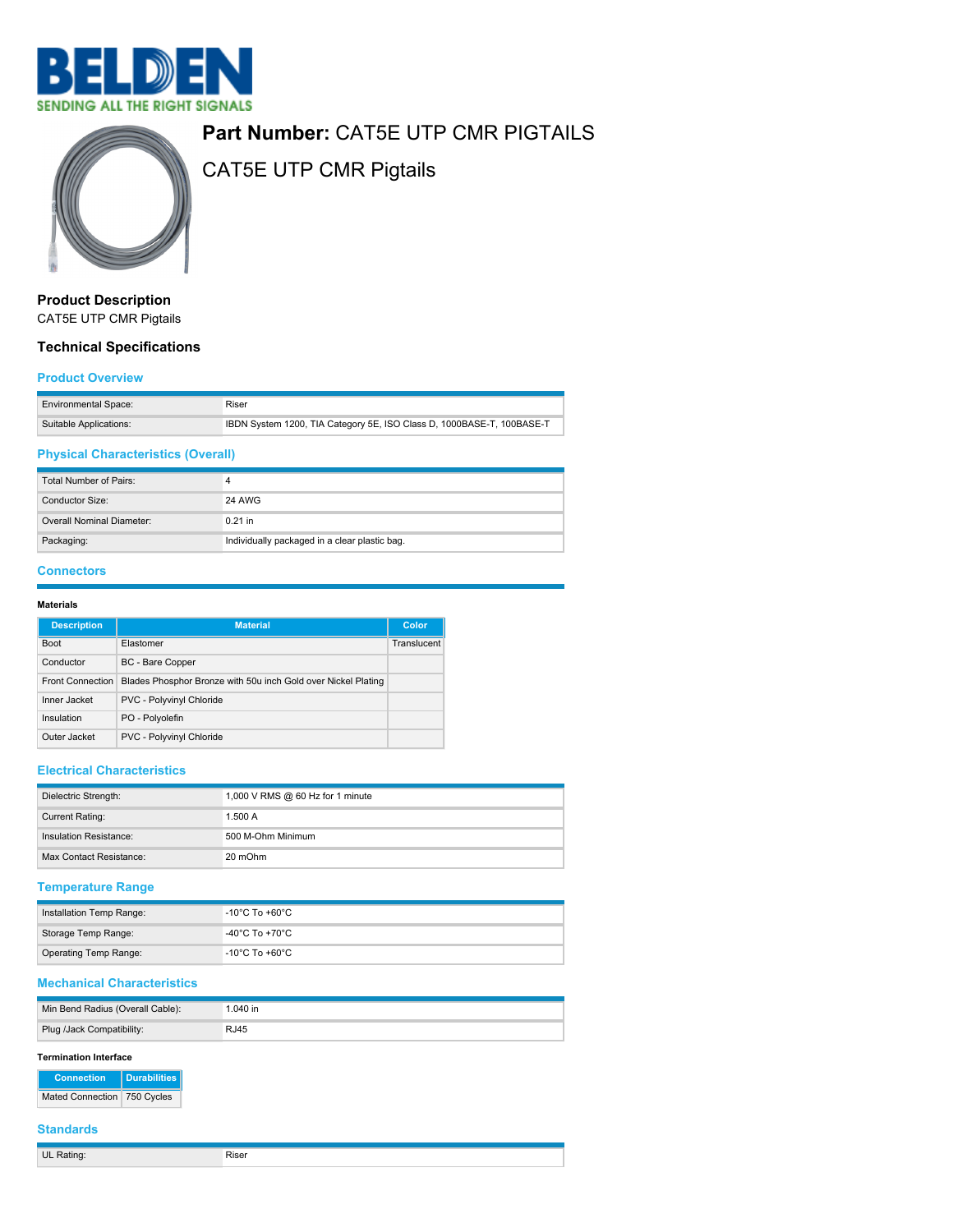| Data Category:                | Category 5e                                                              |
|-------------------------------|--------------------------------------------------------------------------|
| Telecommunications Standards: | Category 5E - TIA 568-C.2, Class D - ISO/IEC 11801:2002 Ed.2 Amendment 2 |
| Other Standards:              | FCC Part 68, Subpart F, IEC 60603-7                                      |

## **Applicable Environmental and Other Programs**

| EU Directive 2002/95/EC (RoHS):                  | Yes    |
|--------------------------------------------------|--------|
| EU RoHS Compliance Date (yyyy-mm-dd): 2006-01-01 |        |
| MII Order #39 (China RoHS):                      | EUP 50 |

## **Flammability, LS0H, Toxicity Testing**

**Safety Listing:** c(UL)us Listed

# **Part Number**

Related Parts: CAT5E Modular Jacks and Couplers, CAT5E Patch Panels, GigaBIX Connectors

#### **Variants**

| C531200025<br>25 ft<br><b>Black</b><br>C531306100<br>100 ft<br>Blue<br>C531306075<br>75 ft<br>Blue<br>C531306050<br>Blue<br>50 ft<br>C531306035<br>35 ft<br>Blue<br>C531306025<br>25 ft<br>Blue<br>C531306020<br>Blue<br>20 ft<br>C531306015<br>15 <sub>ft</sub><br>Blue<br>C531206100<br>100 ft<br>Blue<br>C531206075<br>75 ft<br>Blue<br>C531206050<br>Blue<br>50 ft<br>C531206035<br>35 ft<br>Blue<br>C531206025<br>25 ft<br>Blue<br>C531206020<br>Blue<br>20 ft<br>C531206015<br>Blue<br>15 <sub>ft</sub><br>C531308100<br>100 ft<br>Gray<br>C531308075<br>75 ft<br>Gray<br>C531308055<br>Gray<br>55 ft<br>C531308050<br>Gray<br>50 ft<br>C531308035<br>Gray<br>35 ft<br>C531308030<br>Gray<br>30 ft<br>C531308025<br>25 ft<br>Gray<br>C531308020<br>Gray<br>20 ft<br>C531308015<br>15 <sub>ft</sub><br>Gray<br>C531208140<br>140 ft<br>Gray<br>C531208110<br>110 ft<br>Gray<br>C531208100<br>100 ft<br>Gray<br>C531208090<br>90 ft<br>Gray<br>C531208085<br>Gray<br>85 ft<br>C531208045<br>45 ft<br>Gray<br>C531208006<br>6 ft<br>Gray<br>C531208002<br>Gray<br>2 ft<br>C531208080<br>80 ft<br>Gray<br>C531208075<br>75 ft<br>Gray<br>C531208060<br>60 ft<br>Gray<br>C531208055<br>55 ft<br>Gray<br>C531208050<br>Gray<br>50 ft<br>C531208035<br>35 ft<br>Gray<br>C531208020<br>Gray<br>20 ft<br>C531208010<br>10 ft<br>Gray<br>C531208007<br>7 ft<br>Gray<br>C531205050<br>50 ft<br>Green<br>C531205025<br>25 ft<br>Green<br>C531302025<br>25 ft<br>Red | Item # | Color | Length |
|---------------------------------------------------------------------------------------------------------------------------------------------------------------------------------------------------------------------------------------------------------------------------------------------------------------------------------------------------------------------------------------------------------------------------------------------------------------------------------------------------------------------------------------------------------------------------------------------------------------------------------------------------------------------------------------------------------------------------------------------------------------------------------------------------------------------------------------------------------------------------------------------------------------------------------------------------------------------------------------------------------------------------------------------------------------------------------------------------------------------------------------------------------------------------------------------------------------------------------------------------------------------------------------------------------------------------------------------------------------------------------------------------------------------------------------------------------------|--------|-------|--------|
|                                                                                                                                                                                                                                                                                                                                                                                                                                                                                                                                                                                                                                                                                                                                                                                                                                                                                                                                                                                                                                                                                                                                                                                                                                                                                                                                                                                                                                                               |        |       |        |
|                                                                                                                                                                                                                                                                                                                                                                                                                                                                                                                                                                                                                                                                                                                                                                                                                                                                                                                                                                                                                                                                                                                                                                                                                                                                                                                                                                                                                                                               |        |       |        |
|                                                                                                                                                                                                                                                                                                                                                                                                                                                                                                                                                                                                                                                                                                                                                                                                                                                                                                                                                                                                                                                                                                                                                                                                                                                                                                                                                                                                                                                               |        |       |        |
|                                                                                                                                                                                                                                                                                                                                                                                                                                                                                                                                                                                                                                                                                                                                                                                                                                                                                                                                                                                                                                                                                                                                                                                                                                                                                                                                                                                                                                                               |        |       |        |
|                                                                                                                                                                                                                                                                                                                                                                                                                                                                                                                                                                                                                                                                                                                                                                                                                                                                                                                                                                                                                                                                                                                                                                                                                                                                                                                                                                                                                                                               |        |       |        |
|                                                                                                                                                                                                                                                                                                                                                                                                                                                                                                                                                                                                                                                                                                                                                                                                                                                                                                                                                                                                                                                                                                                                                                                                                                                                                                                                                                                                                                                               |        |       |        |
|                                                                                                                                                                                                                                                                                                                                                                                                                                                                                                                                                                                                                                                                                                                                                                                                                                                                                                                                                                                                                                                                                                                                                                                                                                                                                                                                                                                                                                                               |        |       |        |
|                                                                                                                                                                                                                                                                                                                                                                                                                                                                                                                                                                                                                                                                                                                                                                                                                                                                                                                                                                                                                                                                                                                                                                                                                                                                                                                                                                                                                                                               |        |       |        |
|                                                                                                                                                                                                                                                                                                                                                                                                                                                                                                                                                                                                                                                                                                                                                                                                                                                                                                                                                                                                                                                                                                                                                                                                                                                                                                                                                                                                                                                               |        |       |        |
|                                                                                                                                                                                                                                                                                                                                                                                                                                                                                                                                                                                                                                                                                                                                                                                                                                                                                                                                                                                                                                                                                                                                                                                                                                                                                                                                                                                                                                                               |        |       |        |
|                                                                                                                                                                                                                                                                                                                                                                                                                                                                                                                                                                                                                                                                                                                                                                                                                                                                                                                                                                                                                                                                                                                                                                                                                                                                                                                                                                                                                                                               |        |       |        |
|                                                                                                                                                                                                                                                                                                                                                                                                                                                                                                                                                                                                                                                                                                                                                                                                                                                                                                                                                                                                                                                                                                                                                                                                                                                                                                                                                                                                                                                               |        |       |        |
|                                                                                                                                                                                                                                                                                                                                                                                                                                                                                                                                                                                                                                                                                                                                                                                                                                                                                                                                                                                                                                                                                                                                                                                                                                                                                                                                                                                                                                                               |        |       |        |
|                                                                                                                                                                                                                                                                                                                                                                                                                                                                                                                                                                                                                                                                                                                                                                                                                                                                                                                                                                                                                                                                                                                                                                                                                                                                                                                                                                                                                                                               |        |       |        |
|                                                                                                                                                                                                                                                                                                                                                                                                                                                                                                                                                                                                                                                                                                                                                                                                                                                                                                                                                                                                                                                                                                                                                                                                                                                                                                                                                                                                                                                               |        |       |        |
|                                                                                                                                                                                                                                                                                                                                                                                                                                                                                                                                                                                                                                                                                                                                                                                                                                                                                                                                                                                                                                                                                                                                                                                                                                                                                                                                                                                                                                                               |        |       |        |
|                                                                                                                                                                                                                                                                                                                                                                                                                                                                                                                                                                                                                                                                                                                                                                                                                                                                                                                                                                                                                                                                                                                                                                                                                                                                                                                                                                                                                                                               |        |       |        |
|                                                                                                                                                                                                                                                                                                                                                                                                                                                                                                                                                                                                                                                                                                                                                                                                                                                                                                                                                                                                                                                                                                                                                                                                                                                                                                                                                                                                                                                               |        |       |        |
|                                                                                                                                                                                                                                                                                                                                                                                                                                                                                                                                                                                                                                                                                                                                                                                                                                                                                                                                                                                                                                                                                                                                                                                                                                                                                                                                                                                                                                                               |        |       |        |
|                                                                                                                                                                                                                                                                                                                                                                                                                                                                                                                                                                                                                                                                                                                                                                                                                                                                                                                                                                                                                                                                                                                                                                                                                                                                                                                                                                                                                                                               |        |       |        |
|                                                                                                                                                                                                                                                                                                                                                                                                                                                                                                                                                                                                                                                                                                                                                                                                                                                                                                                                                                                                                                                                                                                                                                                                                                                                                                                                                                                                                                                               |        |       |        |
|                                                                                                                                                                                                                                                                                                                                                                                                                                                                                                                                                                                                                                                                                                                                                                                                                                                                                                                                                                                                                                                                                                                                                                                                                                                                                                                                                                                                                                                               |        |       |        |
|                                                                                                                                                                                                                                                                                                                                                                                                                                                                                                                                                                                                                                                                                                                                                                                                                                                                                                                                                                                                                                                                                                                                                                                                                                                                                                                                                                                                                                                               |        |       |        |
|                                                                                                                                                                                                                                                                                                                                                                                                                                                                                                                                                                                                                                                                                                                                                                                                                                                                                                                                                                                                                                                                                                                                                                                                                                                                                                                                                                                                                                                               |        |       |        |
|                                                                                                                                                                                                                                                                                                                                                                                                                                                                                                                                                                                                                                                                                                                                                                                                                                                                                                                                                                                                                                                                                                                                                                                                                                                                                                                                                                                                                                                               |        |       |        |
|                                                                                                                                                                                                                                                                                                                                                                                                                                                                                                                                                                                                                                                                                                                                                                                                                                                                                                                                                                                                                                                                                                                                                                                                                                                                                                                                                                                                                                                               |        |       |        |
|                                                                                                                                                                                                                                                                                                                                                                                                                                                                                                                                                                                                                                                                                                                                                                                                                                                                                                                                                                                                                                                                                                                                                                                                                                                                                                                                                                                                                                                               |        |       |        |
|                                                                                                                                                                                                                                                                                                                                                                                                                                                                                                                                                                                                                                                                                                                                                                                                                                                                                                                                                                                                                                                                                                                                                                                                                                                                                                                                                                                                                                                               |        |       |        |
|                                                                                                                                                                                                                                                                                                                                                                                                                                                                                                                                                                                                                                                                                                                                                                                                                                                                                                                                                                                                                                                                                                                                                                                                                                                                                                                                                                                                                                                               |        |       |        |
|                                                                                                                                                                                                                                                                                                                                                                                                                                                                                                                                                                                                                                                                                                                                                                                                                                                                                                                                                                                                                                                                                                                                                                                                                                                                                                                                                                                                                                                               |        |       |        |
|                                                                                                                                                                                                                                                                                                                                                                                                                                                                                                                                                                                                                                                                                                                                                                                                                                                                                                                                                                                                                                                                                                                                                                                                                                                                                                                                                                                                                                                               |        |       |        |
|                                                                                                                                                                                                                                                                                                                                                                                                                                                                                                                                                                                                                                                                                                                                                                                                                                                                                                                                                                                                                                                                                                                                                                                                                                                                                                                                                                                                                                                               |        |       |        |
|                                                                                                                                                                                                                                                                                                                                                                                                                                                                                                                                                                                                                                                                                                                                                                                                                                                                                                                                                                                                                                                                                                                                                                                                                                                                                                                                                                                                                                                               |        |       |        |
|                                                                                                                                                                                                                                                                                                                                                                                                                                                                                                                                                                                                                                                                                                                                                                                                                                                                                                                                                                                                                                                                                                                                                                                                                                                                                                                                                                                                                                                               |        |       |        |
|                                                                                                                                                                                                                                                                                                                                                                                                                                                                                                                                                                                                                                                                                                                                                                                                                                                                                                                                                                                                                                                                                                                                                                                                                                                                                                                                                                                                                                                               |        |       |        |
|                                                                                                                                                                                                                                                                                                                                                                                                                                                                                                                                                                                                                                                                                                                                                                                                                                                                                                                                                                                                                                                                                                                                                                                                                                                                                                                                                                                                                                                               |        |       |        |
|                                                                                                                                                                                                                                                                                                                                                                                                                                                                                                                                                                                                                                                                                                                                                                                                                                                                                                                                                                                                                                                                                                                                                                                                                                                                                                                                                                                                                                                               |        |       |        |
|                                                                                                                                                                                                                                                                                                                                                                                                                                                                                                                                                                                                                                                                                                                                                                                                                                                                                                                                                                                                                                                                                                                                                                                                                                                                                                                                                                                                                                                               |        |       |        |
|                                                                                                                                                                                                                                                                                                                                                                                                                                                                                                                                                                                                                                                                                                                                                                                                                                                                                                                                                                                                                                                                                                                                                                                                                                                                                                                                                                                                                                                               |        |       |        |
|                                                                                                                                                                                                                                                                                                                                                                                                                                                                                                                                                                                                                                                                                                                                                                                                                                                                                                                                                                                                                                                                                                                                                                                                                                                                                                                                                                                                                                                               |        |       |        |
|                                                                                                                                                                                                                                                                                                                                                                                                                                                                                                                                                                                                                                                                                                                                                                                                                                                                                                                                                                                                                                                                                                                                                                                                                                                                                                                                                                                                                                                               |        |       |        |
|                                                                                                                                                                                                                                                                                                                                                                                                                                                                                                                                                                                                                                                                                                                                                                                                                                                                                                                                                                                                                                                                                                                                                                                                                                                                                                                                                                                                                                                               |        |       |        |
|                                                                                                                                                                                                                                                                                                                                                                                                                                                                                                                                                                                                                                                                                                                                                                                                                                                                                                                                                                                                                                                                                                                                                                                                                                                                                                                                                                                                                                                               |        |       |        |
|                                                                                                                                                                                                                                                                                                                                                                                                                                                                                                                                                                                                                                                                                                                                                                                                                                                                                                                                                                                                                                                                                                                                                                                                                                                                                                                                                                                                                                                               |        |       |        |